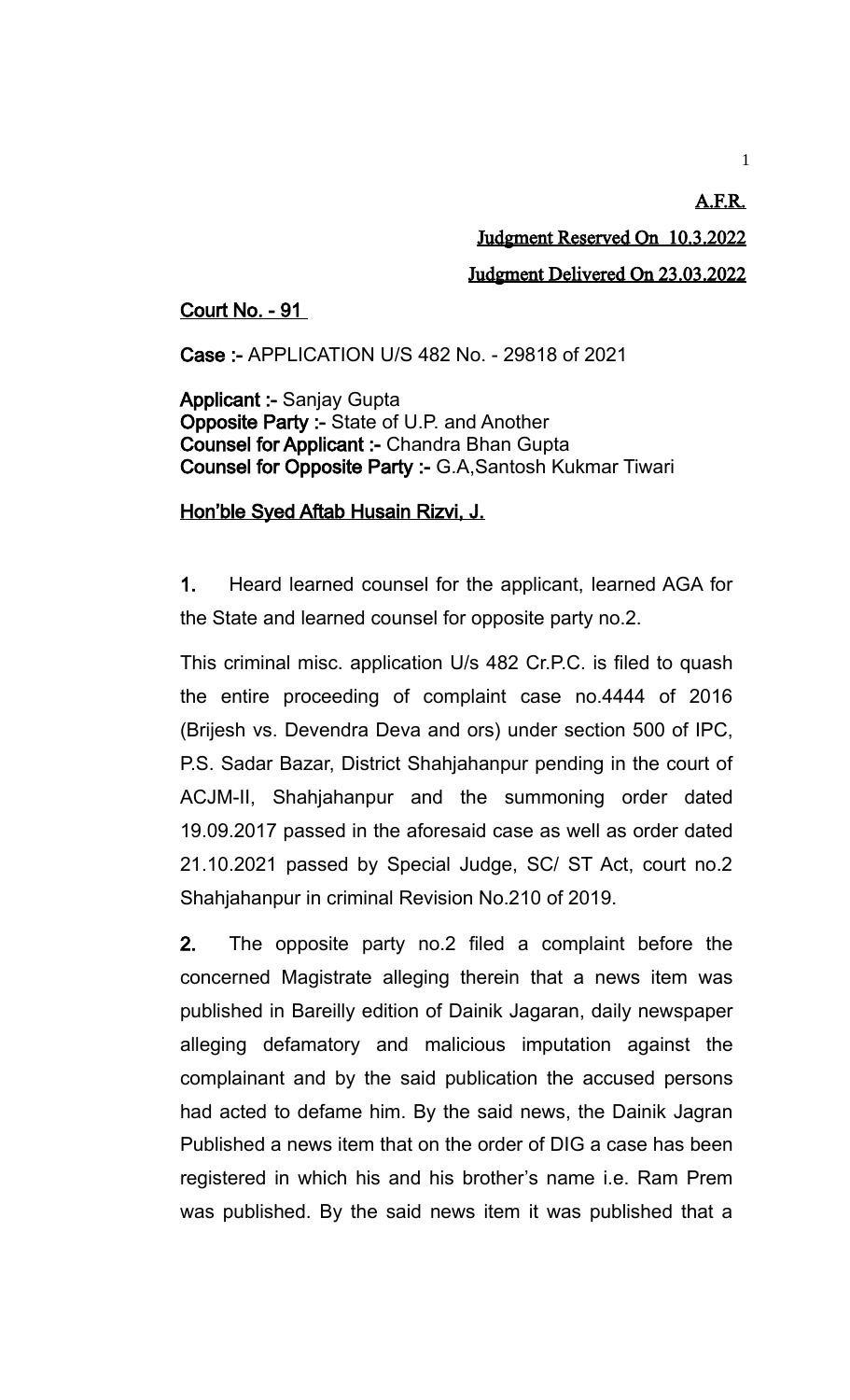case in connection with attempt to murder and assault (maarpeet) had been registered, whereas he and his brother are reputed and respected persons and furthe they are never involved in any criminal case. By the said news item the Bureau Chief Devendra Deva, Editor-in-Chief Sanjay Gupta, printer and publisher and General Manager Anugrah Narain Singh have disreputed the complainant. He sent a notice on 29.04.2016 however neither they have given any reply nor published any disapproval.

3. The complainant examined himself under Section 200 Cr.P.C. and produced other witnesses under section 202 Cr.P.C. Learned Magistrate by the impugned order has summoned the applicant and three others to face trial for offence under section 500 IPC. Applicant and other co-accused preferred a criminal Revision no.210 of 2019 before the Sessions Judge which has been dismissed by the order dated 21.10.2021.

4. The submissions of learned counsel for the applicant is that Vipin Mishra filed an application dated 04.04.2016 lodging an FIR against the persons named in the application and at the instance of DIG Range, FIR crime no.663 of 2016 under section 420 IPC was lodged against Ram Pratap and Dixit Guest House Shahjahanpur. In the said FIR, it is mentioned that FIR crime no.1991 of 2010 under sections 307, 323, 504 & 506 IPC, P.S. Powayan was registered against Ram Pratap S/o Baburam, Sangam S/o Ram Pratap, Brijesh (opposite party no.2) and Ram Pratap (brother of opposite party no.2). Proceeding/ said case is going on. So the aforesaid impugned news item was published on the basis of the version of the FIR dated 27.04.2016. Learned counsel contended that applicant is Editorin-Chief of Jagaran Prakashan ltd and is not responsible for day to day reporting in local editions and same is done under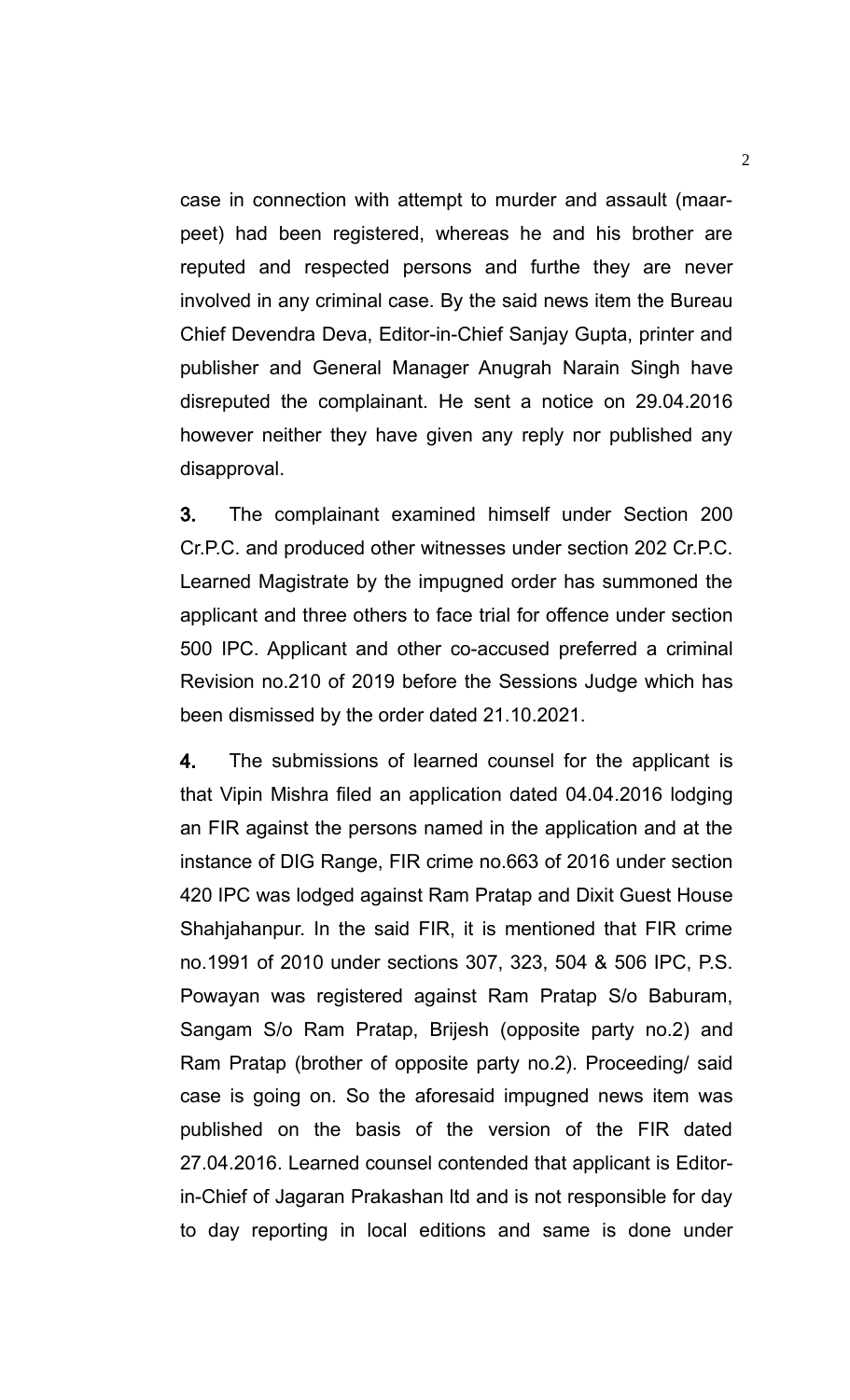knowledge and supervision of editors and local reporters. Applicant has no knowledge of the reports being published in the local edition and could not have been impleaded as accused. It is also contended that there is no specific allegations against the applicant and in absence of any positive allegations, the Magistrate was not justified to summon him. The learned Magistrate has also failed to consider that one witness examined by the complainant is his real brother while other is also near relative and there is no independent witness. It is further contended that in the present case there was no intention to cause damage to the image of opposite party no.2 and hence section 500 of IPC is not applicable. Applicant has no personal enmity with the opposite party no.2. The summoning order has been passed against the applicant without application of judicial mind in casual manner without assigning any reason and it is an abuse of process of the court and law. Learned counsel relied on following case laws:

## Jaibrat Roy Chief Editor Rashtriya Sahara vs. State of U.P. (Laws (All) 2000 3 37)

Vivek Goenka vs. State of Maharashtra and another (2007 CRI. L.J. 2194)

K M Mathew vs. State of Kerala 1991 LawSuit (SC) 598 Application U/s 482 Cr.P.C. No.25644 of 2007

5. Learned AGA and learned counsel appearing for the opposite party no.2 contended that the news item published in daily news paper was based on totally wrong facts which stands corroborated from the police report. According to police report, no criminal case is registered against the complainant (opposite party no.2) and his brother. It is further contended that news item is based on false facts just to disrepute the complainant and his family. Learned Magistrate enquired the matter and on the basis of material available on record found that a prima-facie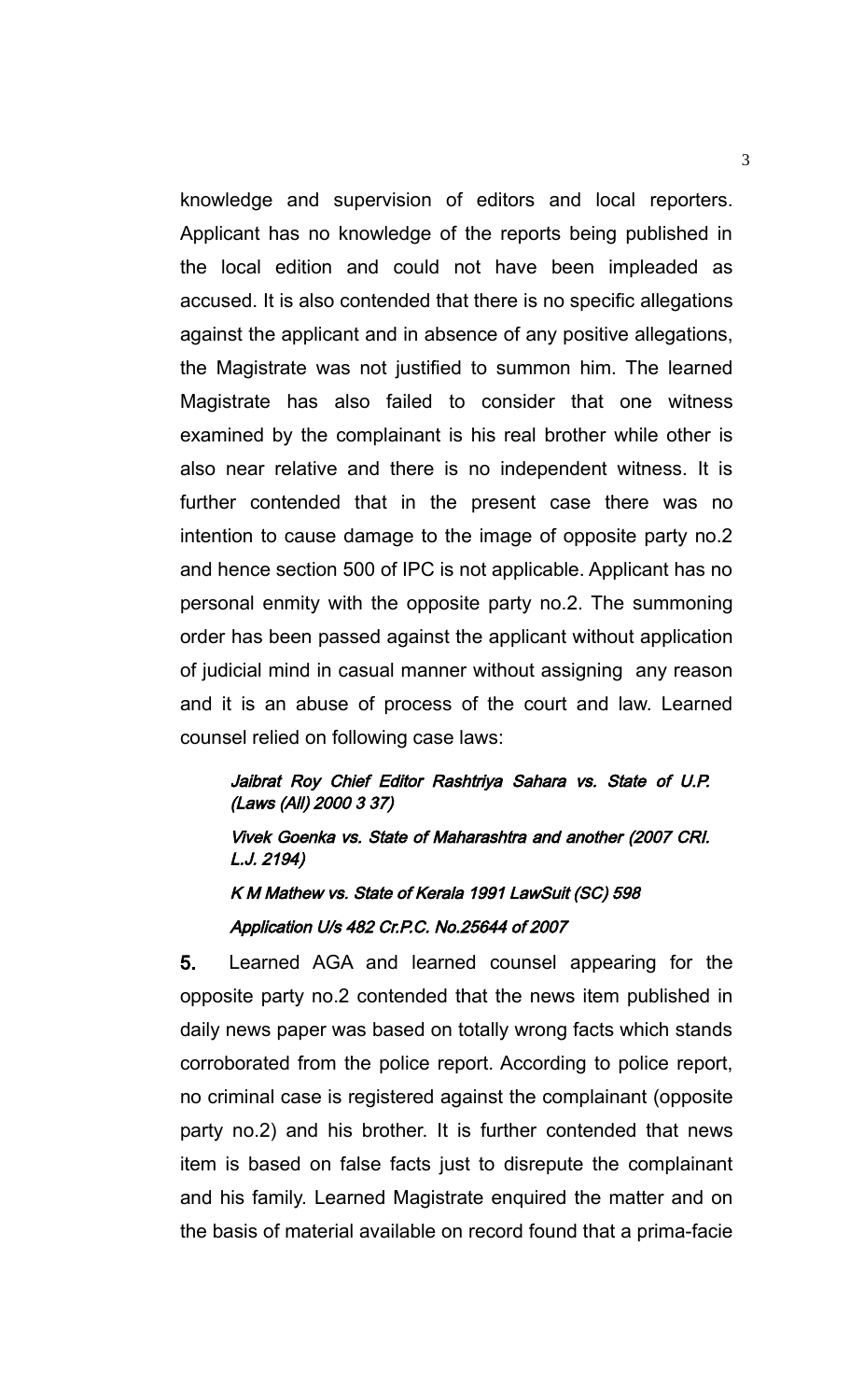case is made out and has passed the summoning order. There is no illegality or infirmity in impugned summoning order. The revision filed against the impugned summoning order has also been dismissed, as there was no sufficient ground to quash the impugned summoning order.

6. It is undisputed that applicant is Editor-in-Chief of Jagran Prakashan Ltd. There is no specific averment in relation to him in the complaint.

7. Learned counsel for the applicant has relied on the case law K M Mathew vs. State of Kerala 1991 LawSuit(SC) 598, in which it has been held by Hon'ble Supreme Court that the Chief Editor of a newspaper cannot be prosecuted as there are no positive averments in the complaint regarding his culpability. It has also been opined that to ask the Chief Editor to undergo the trial of the case merely on the ground of the issue of process would be oppressive. No person should be tried without a prima facie case. The present complaint filed by the opposite party no. 2 complainant does not contain any positive averments in the complaint about the knowledge of the objectionable character of the matter mentioned in it.

8. In Vivek Goenka vs. State of Maharashtra and Another 2007 CRI. L. J. 2194, on which applicant has placed reliance, it has been held that the presumption would be that the person whose name is printed as Editor or Resident Editor is responsible for publication of news item and the Chairman or Managing Editor would not be responsible for the news item published. The proceedings were thereby quashed regarding the Chairman and Managing Editor.

9. Being Editor-in-Chief in absence of specific allegations against the applicant the legal bar will apply against him. He